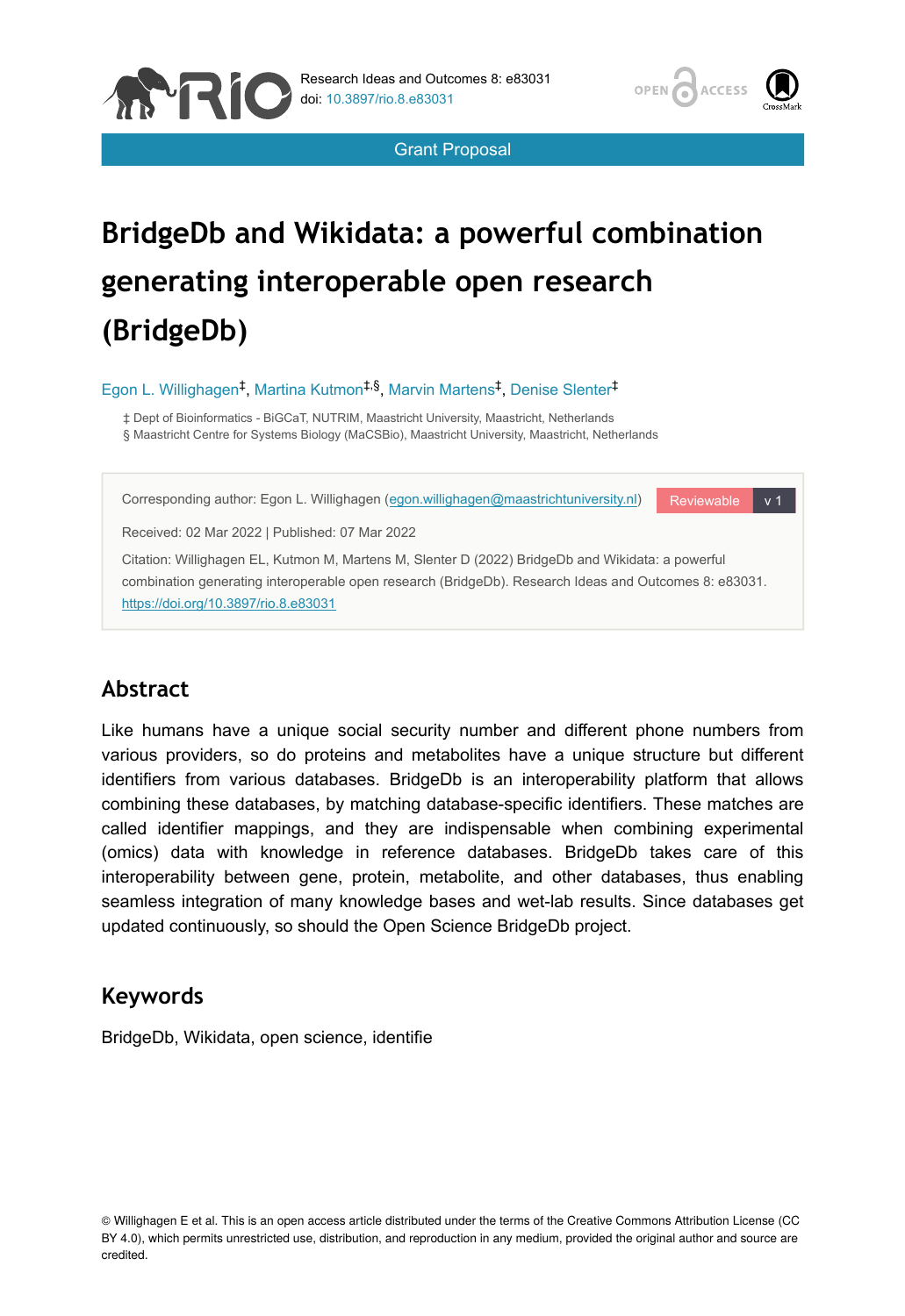# **Dutch public summary**

Net zoals mensen een uniek Burgerservicenummer (BSN) hebben en verschillende telefoonnummers van diverse telecomaanbieders, zo hebben eiwitten en metabolieten een unieke structuur maar andere identificatiecodes in verschillende databases. BridgeDb is een interoperabiliteitsplatform die het combineren van databases mogelijk maakt op basis van gelijkwaardige identificatiecodes. In het Engels heten deze *identifier mappings* en ze zijn essentieel in analyse van biologische data. BridgeDb zorgt ervoor dat experimentele data over genen, eiwitten, en metabolieten eenvoudig gekoppeld kan worden aan kennis over biologische processen opgeslagen in andere digitale bronnen. Omdat deze databases regelmatig veranderen, zal het Open Science project BridgeDb dat ook doen.

# **Project proposal**

#### **The vision for your project**

Linking any two or more databases always requires linking identical entities described in those databases. Unfortunately, the identifier used for the same entity in one database is often different from the identifiers for the same entity in the other database. BridgeDb was created to make the bridge between databases by providing uniform access to mappings between different database identifiers for the same entities. This is why BridgeDb is a *Recommended Interoperability Resource* (RIR) of ELIXIR, a collaboration of leading life science organisations, and has been supporting projects like the ELIXIR-NL WikiPathways resource ([Slenter et al. 2017](#page-7-0)).

The vision of this project is to improve the foundation of BridgeDb, to allow us to widen the scope in the future and enhance the support of currently unsupported, but important data sources. This will open up the road to wide adoption in the European Open Science Cloud (EOSC). To reach this vision, we aim to

- 1. modernize the project by updating the library and accompanying build system,
- 2. extending the functionality of the webservice to deploy identifier (ID) mapping databases effortlessly, by extending the support of creating ID mappings databases from Wikidata ([Waagmeester et al. 2021](#page-8-0), [Waagmeester et al. 2020](#page-7-1)), and
- 3. by updating the tools to create ID mapping databases, along with new archived and citable releases for the genes, proteins, protein complexes, metabolites, nanomaterials, adverse outcome pathways, and journal articles ID mapping databases.

The first output of this project is an improved BridgeDb Java library ([Batchelor et al. 2014,](#page-7-2) [van Iersel et al. 2010\)](#page-7-3), using the stable build system Apache Maven and following its practices, higher test coverage, including automated testing of the MySQL backend, and higher coverage of JavaDoc (see **WP1** below). Second, the project will produce a new version of the live BridgeDb Webservice ([webservice.bridgedb.org\)](http://webservice.bridgedb.org/), with support for modern FAIR data standards, like Compact Identifiers ([Wimalaratne et al. 2018\)](#page-8-1), DataCite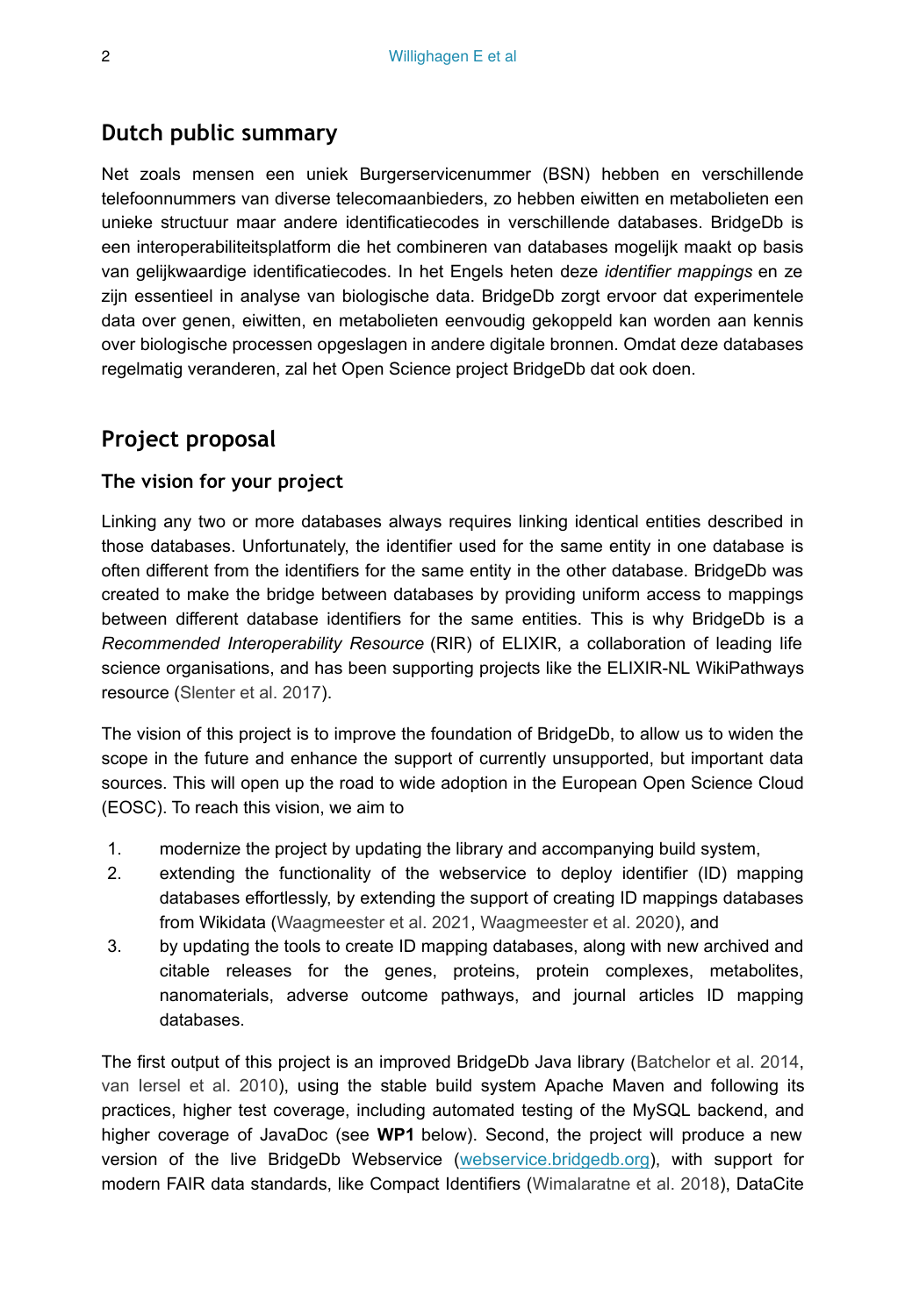[\(Anonymous 2021](#page-6-0)), and W3C's HCLS Community Profile for Dataset descriptions ([HCLS](#page-7-4) [Community 2015](#page-7-4)) (see **WP2**). Third, this project will output various ID mapping databases and streamline the tools to create them (see **WP3**). All ID mapping databases in this project will be released under a CCZero waiver whenever possible. All source code will be released under an Apache License 2.0 or a more liberal open license.

Currently, BridgeDb has been an important project to link multiple life science databases, e.g. genes, proteins, metabolites. With clear open licenses, FAIR approaches ([Jacobsen et](#page-7-5) [al. 2020\)](#page-7-5), and collaboration with open projects (WikiPathways, Open PHACTS ([Williams et](#page-8-2) [al. 2012,](#page-8-2) [Batchelor et al. 2014](#page-7-2)), EpiLipidNET, FNS-cloud, COVID-19 Disease Maps [\(Ostaszewski et al. 2020](#page-7-6)), we have demonstrated how key infrastructure can be free and open by design. BridgeDb is essential for omics data analysis and links corresponding entries between databases, whether these databases are open or closed. All output will be made available as Docker Images, allowing repurposing for any other ID mapping need.

### **Project plan**

The project plan is organized in three work packages (WP1, WP2, WP3), following the three output themes. Work package 1 (**WP1**) intends to upgrade the BridgeDb Java library. Currently, the main Java library is already built with Apache Maven, however, the build system should also be applied to related tools, and we will extensively use GitHub Actions for automation. Second, only a subset of library modules is currently available as OSGi bundles, which is essential for reuse in various third-party tools, like PathVisio ([Kutmon et](#page-7-7) [al. 2015\)](#page-7-7) and Cytoscape ([Kutmon et al. 2013,](#page-7-8) [Shannon et al. 2003\)](#page-7-9). Therefore all modules will be extended to support OSGi bundles, something that is already done for five core BridgeDb modules. Furthermore, to improve maintainability, WP1 will continue extending the unit tests and integration tests. Particularly, the testing of the database backends that hold the ID mapping data (Apache Derby and MySQL) needs to become more comprehensive.

Work package 2 (**WP2**) focuses on the BridgeDb Webservice. This continuously running service is an ELIXIR *RIR* and daily supports projects like WikiPathways and Cytoscape to assist data analysis of omics datasets (transcriptomics, proteomics, metabolomics, etc.). The Webservice will be extended to support Compact Identifiers ([Wimalaratne et al. 2018](#page-8-1)) as a new input and output format, in order to support persistent, machine-resolvable citation of research data in written material. Furthermore, we will introduce support for JavaScript Object Notation (JSON) as a serialization format for multiple application programming interface (API) calls. The OpenAPI (Swagger) interactive documentation will be updated accordingly. Furthermore, the Webservice itself will become even more FAIR, by adopting the DataCite standard, and providing provenance in the HCLS Community Profile for Dataset descriptions.

The last work package (**WP3**) translates the new functionalities to practical use cases. In this WP, existing ID mapping databases will be updated, using the new releases of BridgeDb Java library and tested in applications using the new BridgeDb version. We intend to widen the scope of ELIXIR resources supported in the ID mapping databases, to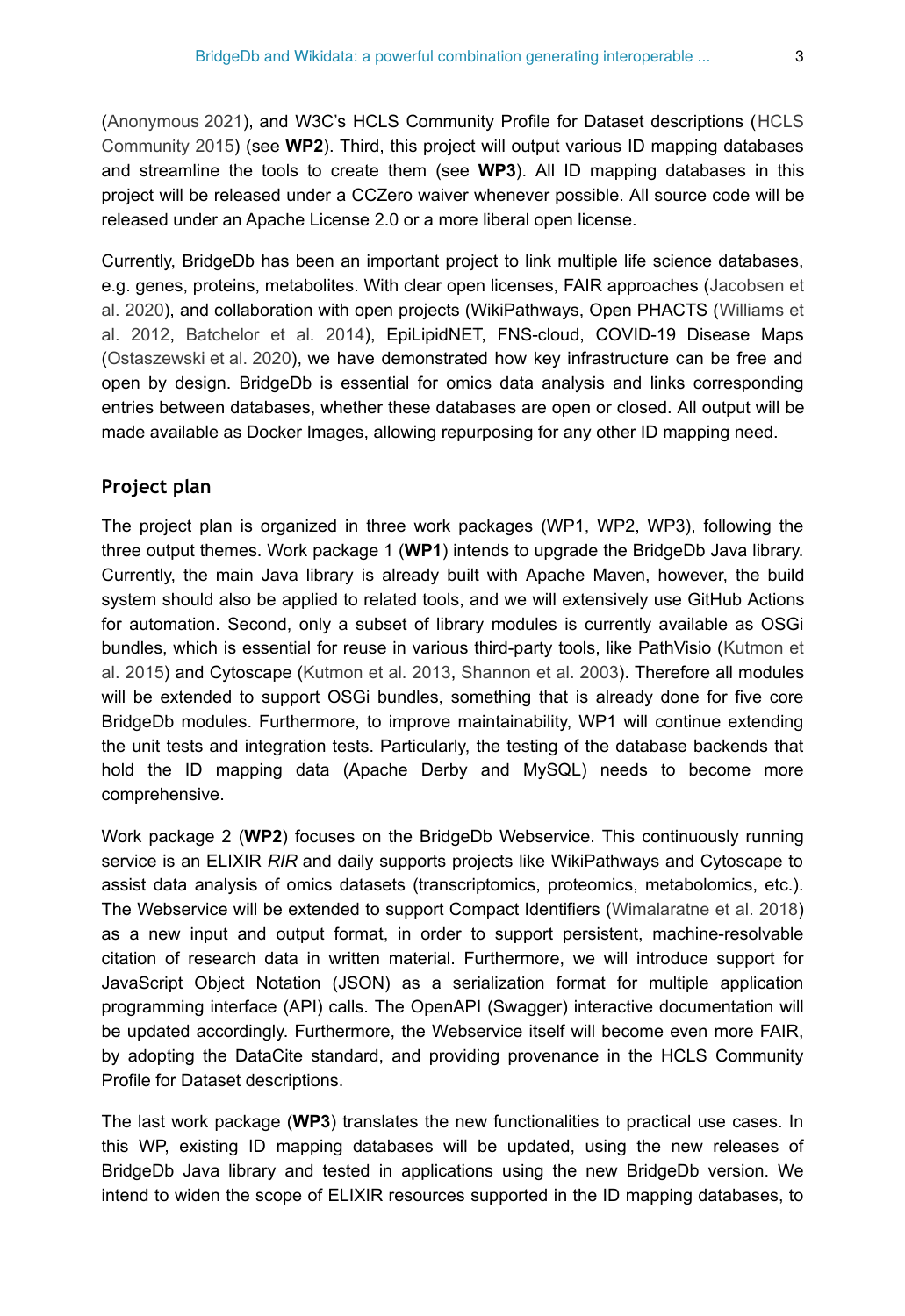make more resources interoperable (and therefore more FAIR). Here, we will increasingly use Wikidata and its international scientific collaborations [\(Waagmeester et al. 2021,](#page-8-0) [Waagmeester et al. 2020\)](#page-7-1). These mapping databases will continue to be released via public archives (e.g. Figshare, Zenodo) under open licenses, and indexed on the BridgeDb website annotation at [bridgedb.github.io/data/gene\\_database/](https://bridgedb.github.io/data/gene_database/). To do so, WP3 will develop a tool that takes DOIs of the mapping databases as input to extract metadata from the respective repositories and generate this indexing website. WP3 will test the resulting mapping databases with downstream tools (PathVisio, WikiPathways, Cytoscape, etc.). Docker Images of the various tools will be developed to simplify dissemination and reuse. Practically, this work will involve two hackathons involving the senior scientific employees (Slenter, Kutmon, Martens) and the full-time non-scientific personnel (see the Section *Team members* and Table [1\)](#page-3-0).

<span id="page-3-0"></span>

#### **Team members**

The funding will be used to employ a **scientific programmer**. Additionally, from the Dept of Bioinformatics (BiGCaT), the following people will be involved for WP3 for testing the upgraded BridgeDb library to create updated ID mapping databases. **Denise Slenter** (orcid:0000-0001-8449-1318) will work on the metabolite, disease and interaction ID mapping databases, **Dr Martina Kutmon** (orcid:0000-0002-7699-8191; assistant professor) on the gene and protein ID mapping database (with Ensembl as source), and **Marvin Martens** (orcid:0000-0003-2230-0840) will work on a gene and protein mapping databases for *Daphnia magna* and *Daphnia pulex* (relevant model species for toxicology, but currently not in Ensembl). Slenter, Kutmon, and Martens have all been previously involved in the BridgeDb projects in their research projects (e.g. created the Docker Image for BridgeDb and using Wikidata as a source of ID mappings), and are experts in the fields relevant for these mapping databases: chemistry and metabolism (Slenter); systems biology and data analysis (Kutmon); toxicology and Adverse Outcome Pathways (Martens).

# **Open Science track record of the main applicant**

Dr Egon Willighagen has been active in Open Science for over 20 years, for example, contributing to projects like JChemPaint (since 1998; doi: 10.3390/50100093), WikiPathways (since 2011; doi: 10.1093/NAR/GKV1024), and (temporarily) leading projects like Jmol and coordinating the science in the EU FP7 project eNanoMapper (doi: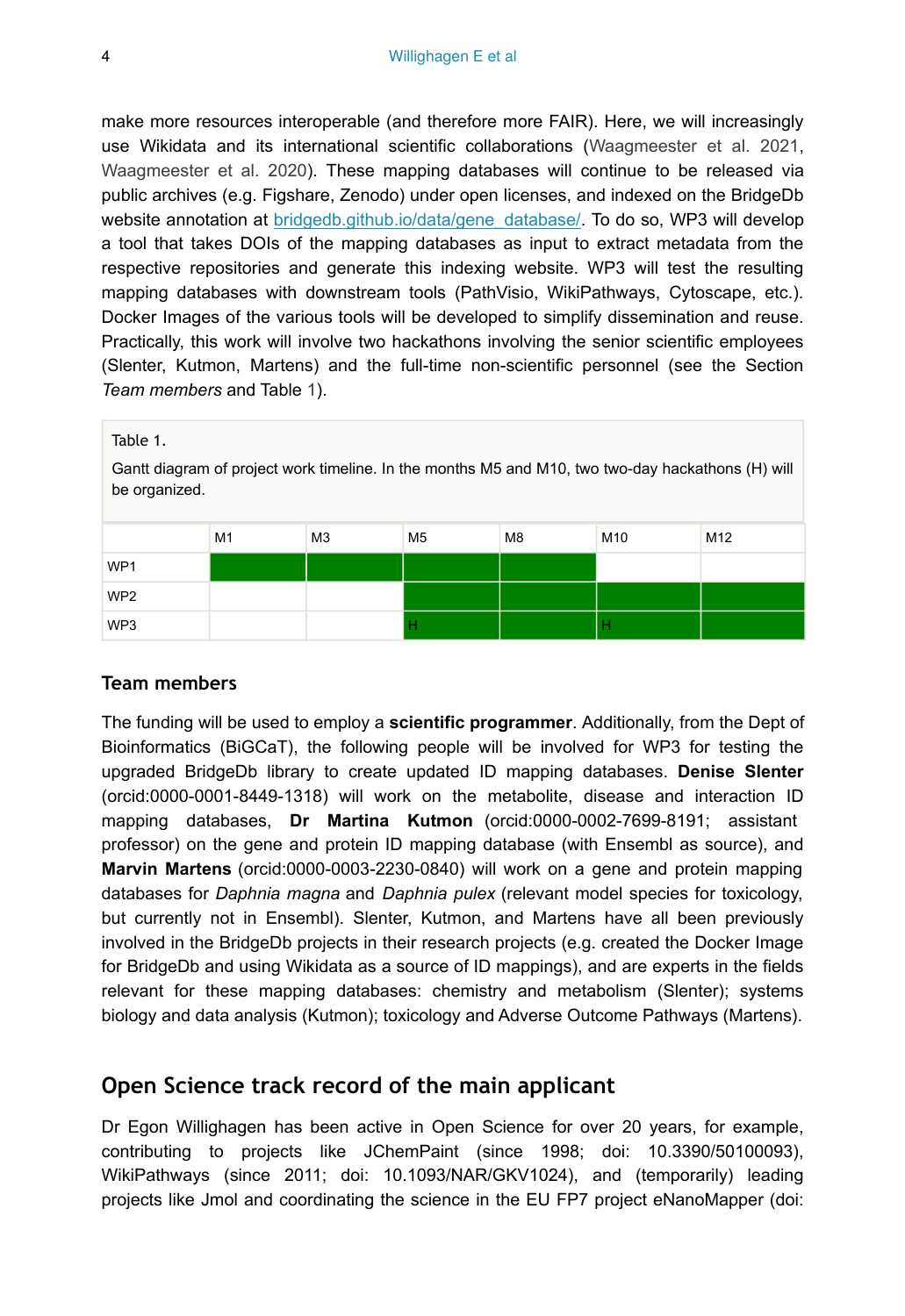10.3762/BJNANO.6.165), and co-founded the Chemistry Development Kit (in 2000; doi: 10.1021/ci025584y). He is recognized for his work with the international Blue Obelisk Award (2007) and a national runner-up Open Initiative Trophy (2021). From 2016 to 2021 he has been one of two Editor-in-Chief of the fully CC-BY, highly ranked *Journal of Cheminformatics* (issn:1758-2946), which promotes Open Science in chemistry. At various National Plan Open Science events and meetings, Willighagen has provided input from a researcher's perspective and is co-founder of the *Open Science Community Maastricht*. A more complete list of his Open Science work can be found in his publication list: [orcid.org/](https://orcid.org/0000-0001-7542-0286) [0000-0001-7542-0286.](https://orcid.org/0000-0001-7542-0286)

#### **Data management**

#### **Will this project involve re-using existing research data?**

Yes. Where existing data is reused, these will have an open license or a public domain waiver (like the American *public domain* or the international CCZero waiver). Any license, including open licenses, constrain the reuse. License information will be clearly provided, following the FAIR principles.

#### **Will data be collected or generated that are suitable for reuse?**

Yes, reuse is the aim of the BridgeDb project, where downstream users are, for example, WikiPathways, PathVisio, and Cytoscape.

# **After the project has been completed, how will the data be stored for the long-term and made available for the use by third parties? Are there possible restrictions to data sharing or embargo reasons?**

Data will be archived during the project in public repositories, like Figshare and Zenodo, which have committed themselves to availability of 20 years or more. The open licenses allow other repositories to archive a copy of the data.

No restrictions (other than the open license terms) and no embargoes are anticipated.

### **Will any costs (financial and time) related to data management and sharing/ preservation be incurred?**

No: All the necessary resources (financial and time) to store and prepare data for sharing/ preservation are or will be available at no extra cost.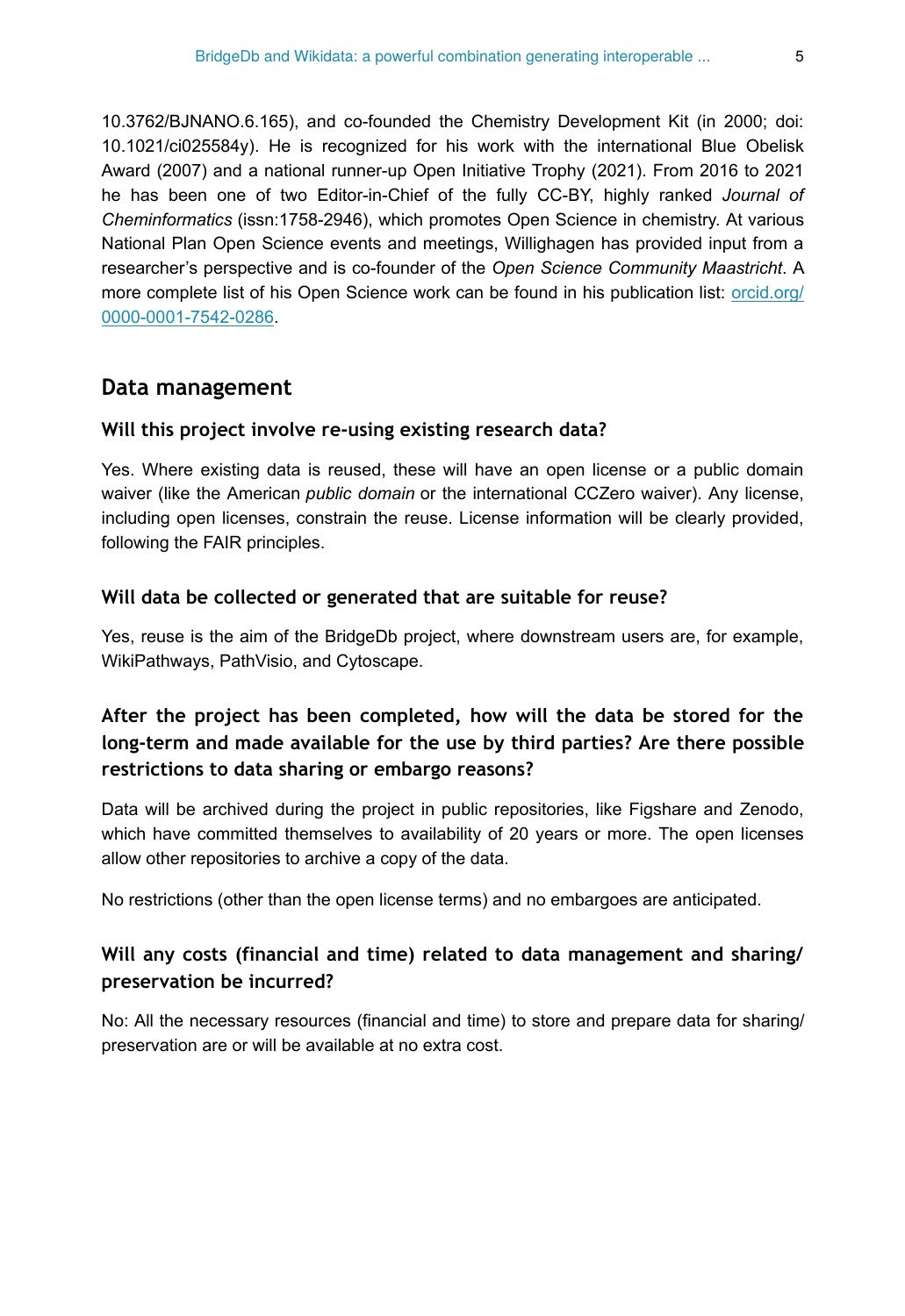# **Software sustainability**

#### **Will software be generated during the project?**

Yes.

#### **How will the software be licensed and be made available for re-use?**

All BridgeDb software is available under an OSI-approved license on GitHub. This includes the Apache License 2.0-licensed BridgeDb library as well as the existing source code to generate ID mapping databases, available under other open licenses (see Table [2](#page-5-0)).

<span id="page-5-0"></span>Table 2.

The BridgeDb project comprises of multiple independent code bases, of which a few are listed here.

| Name                       | Source of mappings<br>(where applicable) | Source Code<br>License | Code repository                       |
|----------------------------|------------------------------------------|------------------------|---------------------------------------|
| BridgeDb Java Library      |                                          | Apache License<br>2.0  | github.com/bridgedb/BridgeDb          |
| Metabolite ID mapping      | HMDB, ChEBI, Wikidata                    | Simplified BSD         | qithub.com/bridgedb/create-bridgedb-  |
| database                   |                                          | License                | metabolites                           |
| Interaction ID mapping     | Rhea                                     | Simplified BSD         | https://github.com/DeniseSI22/create- |
| database                   |                                          | License                | bridgedb-interactions                 |
| Disease ID mapping         | Wikidata                                 | Simplified BSD         | https://github.com/DeniseSI22/create- |
| database                   |                                          | License                | bridgedb-diseases                     |
| Gene/Protein ID mapping    | Ensembl                                  | see this issue         | qithub.com/bridgedb/create-bridgedb-  |
| database                   |                                          | report                 | genedb                                |
| Protein complexes, virus   | Wikidata                                 | Apache License         | qithub.com/bridgedb/                  |
| proteins, journal articles |                                          | 2.0                    | Wikidata2Bridgedb                     |

# **What measures are needed to make the software appropriate for long-term (re-)use by third parties?**

WP1 will improve the maintainability and portability of the software. The main BridgeDb Java library is developed on GitHub and disseminated via Zenodo (using the GitHub-Zenodo integration) and via Maven Central ([search.maven.org/search?q=g:org.bridgedb](https://search.maven.org/search?q=g:org.bridgedb)).

# **How large do you expect the community that will potentially use the software to be, and do you expect outside contributors to the software?**

The size of communities is hard to accurately estimate, but with the highly cited WikiPathways (monthly 15,000 unique website users) and Cytoscape projects as daily users and being an ELIXIR *Recommended Interoperability Resource*, we estimate a few thousand daily users. The gene/protein ID mapping database is downloaded more than 14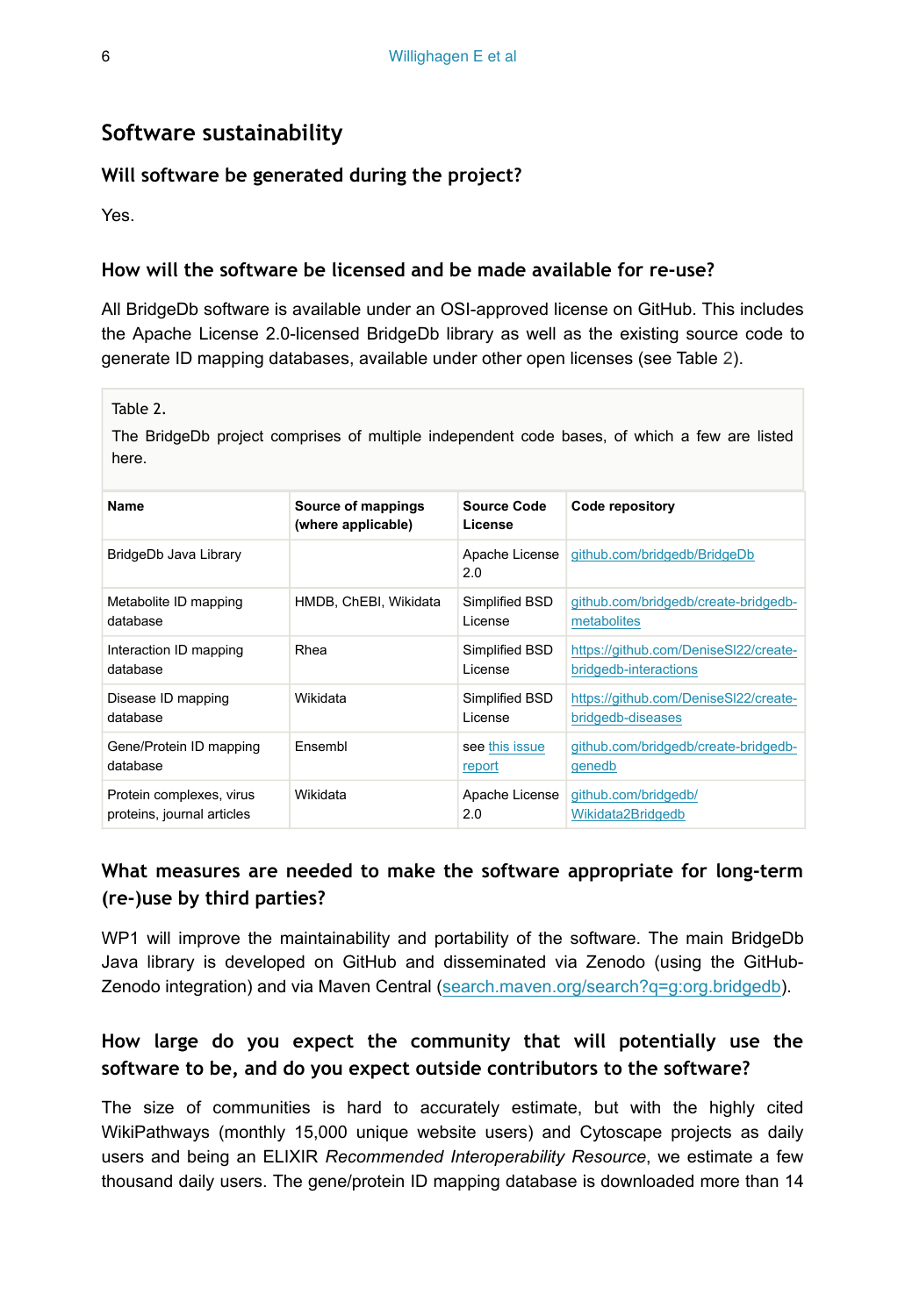thousand times for local use, and the Bioconductor R package for BridgeDb (doi: 10.18129/B9.bioc.BridgeDbR) is downloaded 50-100 times each month (rank 774 out of 1974).

BridgeDb has been used in EU projects like OpenPHACTS, OpenRiskNet, and NanoSolveIT. A full list of past contributors can be found on GitHub for each of the subprojects, e.g. at [github.com/bridgedb/BridgeDb/graphs/contributors](https://github.com/bridgedb/BridgeDb/graphs/contributors).

# **What expertise do you expect to be needed to make the software appropriate for long-term re-use by third parties? Is this expertise available?**

The main applicant has more than 20 years of experience in the development of open data, open-source, and open standards projects, and the BridgeDb project already exists for over 10 years. As Editor-in-Chief of a journal that has reuse and Open Science as strong editorial standards, the required expertise is available.

# **Other grant applications with overlapping content**

No overlapping grant applications.

# **Acknowledgements**

This project is funded by NWO grant [203.001.121](https://www.nwo.nl/en/projects/203001121).

# **Funding program**

Open Science (OS) Fund 2020/2021

# **Grant title**

BridgeDb and Wikidata: a powerful combination generating interoperable open research (BridgeDb)

# **Hosting institution**

Maastricht University

# **References**

<span id="page-6-0"></span>• Anonymous (2021) DataCite Metadata Scheme. <https://schema.datacite.org/>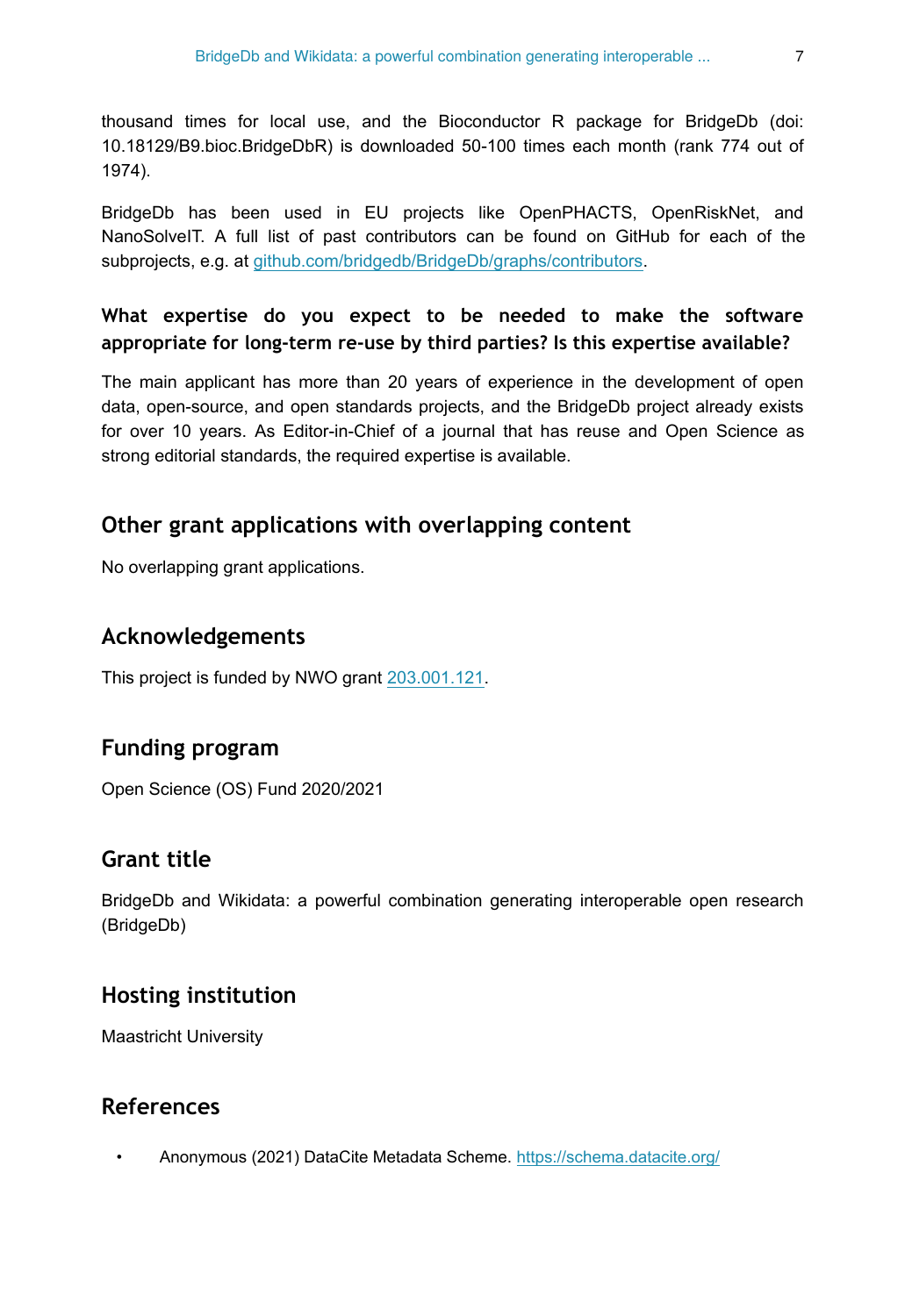- <span id="page-7-2"></span>• Batchelor C, Brenninkmeijer CA, Chichester C, Davies M, Digles D, Dunlop I, Evelo C, Gaulton A, Goble C, Gray AG, Groth P, Harland L, Karapetyan K, Loizou A, Overington J, Pettifer S, Steele J, Stevens R, Tkachenko V, Waagmeester A, Williams A, Willighagen E (2014) Scientific Lenses to Support Multiple Views over Linked Chemistry Data. The Semantic Web – ISWC 201498‑113. [https://doi.org/10.1007/978-3-319-](https://doi.org/10.1007/978-3-319-11964-9_7) [11964-9\\_7](https://doi.org/10.1007/978-3-319-11964-9_7)
- <span id="page-7-4"></span>• HCLS Community (2015) Dataset Descriptions: HCLS Community Profile. W3C. URL: <http://www.w3.org/TR/2015/NOTE-hcls-dataset-20150514/>
- <span id="page-7-5"></span>• Jacobsen A, de Miranda Azevedo R, Juty N, Batista D, Coles S, Cornet R, Courtot M, Crosas M, Dumontier M, Evelo C, Goble C, Guizzardi G, Hansen KK, Hasnain A, Hettne K, Heringa J, Hooft RW, Imming M, Jeffery K, Kaliyaperumal R, Kersloot M, Kirkpatrick C, Kuhn T, Labastida I, Magagna B, McQuilton P, Meyers N, Montesanti A, van Reisen M, Rocca-Serra P, Pergl R, Sansone S, da Silva Santos LOB, Schneider J, Strawn G, Thompson M, Waagmeester A, Weigel T, Wilkinson M, Willighagen E, Wittenburg P, Roos M, Mons B, Schultes E (2020) FAIR Principles: Interpretations and Implementation Considerations. Data Intelligence 2: 10‑29. [https://doi.org/10.1162/](https://doi.org/10.1162/dint_r_00024) [dint\\_r\\_00024](https://doi.org/10.1162/dint_r_00024)
- <span id="page-7-8"></span>• Kutmon M, Kelder T, Mandaviya P, Evelo CA, Coort S (2013) CyTargetLinker: A Cytoscape App to Integrate Regulatory Interactions in Network Analysis. PLoS ONE 8 (12).<https://doi.org/10.1371/journal.pone.0082160>
- <span id="page-7-7"></span>• Kutmon M, van Iersel M, Bohler A, Kelder T, Nunes N, Pico A, Evelo C (2015) PathVisio 3: An Extendable Pathway Analysis Toolbox. PLOS Computational Biology 11 (2). <https://doi.org/10.1371/journal.pcbi.1004085>
- <span id="page-7-6"></span>• Ostaszewski M, Mazein A, Gillespie M, Kuperstein I, Niarakis A, Hermjakob H, Pico A, Willighagen E, Evelo C, Hasenauer J, Schreiber F, Dräger A, Demir E, Wolkenhauer O, Furlong L, Barillot E, Dopazo J, Orta-Resendiz A, Messina F, Valencia A, Funahashi A, Kitano H, Auffray C, Balling R, Schneider R (2020) COVID-19 Disease Map, building a computational repository of SARS-CoV-2 virus-host interaction mechanisms. Scientific Data 7 (1).<https://doi.org/10.1038/s41597-020-0477-8>
- <span id="page-7-9"></span>• Shannon P, Markiel A, Ozier O, Baliga N, Wang J, Ramage D, Amin N, Schwikowski B, Ideker T (2003) Cytoscape: A Software Environment for Integrated Models of Biomolecular Interaction Networks. Genome Research 13 (11): 2498-2504. [https://](https://doi.org/10.1101/gr.1239303) [doi.org/10.1101/gr.1239303](https://doi.org/10.1101/gr.1239303)
- <span id="page-7-0"></span>• Slenter DN, Kutmon M, Hanspers K, Riutta A, Windsor J, Nunes N, Mélius J, Cirillo E, Coort SL, Digles D, Ehrhart F, Giesbertz P, Kalafati M, Martens M, Miller R, Nishida K, Rieswijk L, Waagmeester A, Eijssen LMT, Evelo CT, Pico AR, Willighagen EL (2017) WikiPathways: a multifaceted pathway database bridging metabolomics to other omics research. Nucleic Acids Research 46 <https://doi.org/10.1093/nar/gkx1064>
- <span id="page-7-3"></span>van Iersel MP, Pico AR, Kelder T, Gao J, Ho I, Hanspers K, Conklin BR, Evelo CT (2010) The BridgeDb framework: standardized access to gene, protein and metabolite identifier mapping services. BMC Bioinformatics 11 (1). [https://doi.org/10.1186/](https://doi.org/10.1186/1471-2105-11-5) [1471-2105-11-5](https://doi.org/10.1186/1471-2105-11-5)
- <span id="page-7-1"></span>• Waagmeester A, Stupp G, Burgstaller-Muehlbacher S, Good BM, Griffith M, Griffith OL, Hanspers K, Hermjakob H, Hudson TS, Hybiske K, Keating SM, Manske M, Mayers M, Mietchen D, Mitraka E, Pico AR, Putman T, Riutta A, Queralt-Rosinach N, Schriml LM, Shafee T, Slenter D, Stephan R, Thornton K, Tsueng G, Tu R, Ul-Hasan S, Willighagen